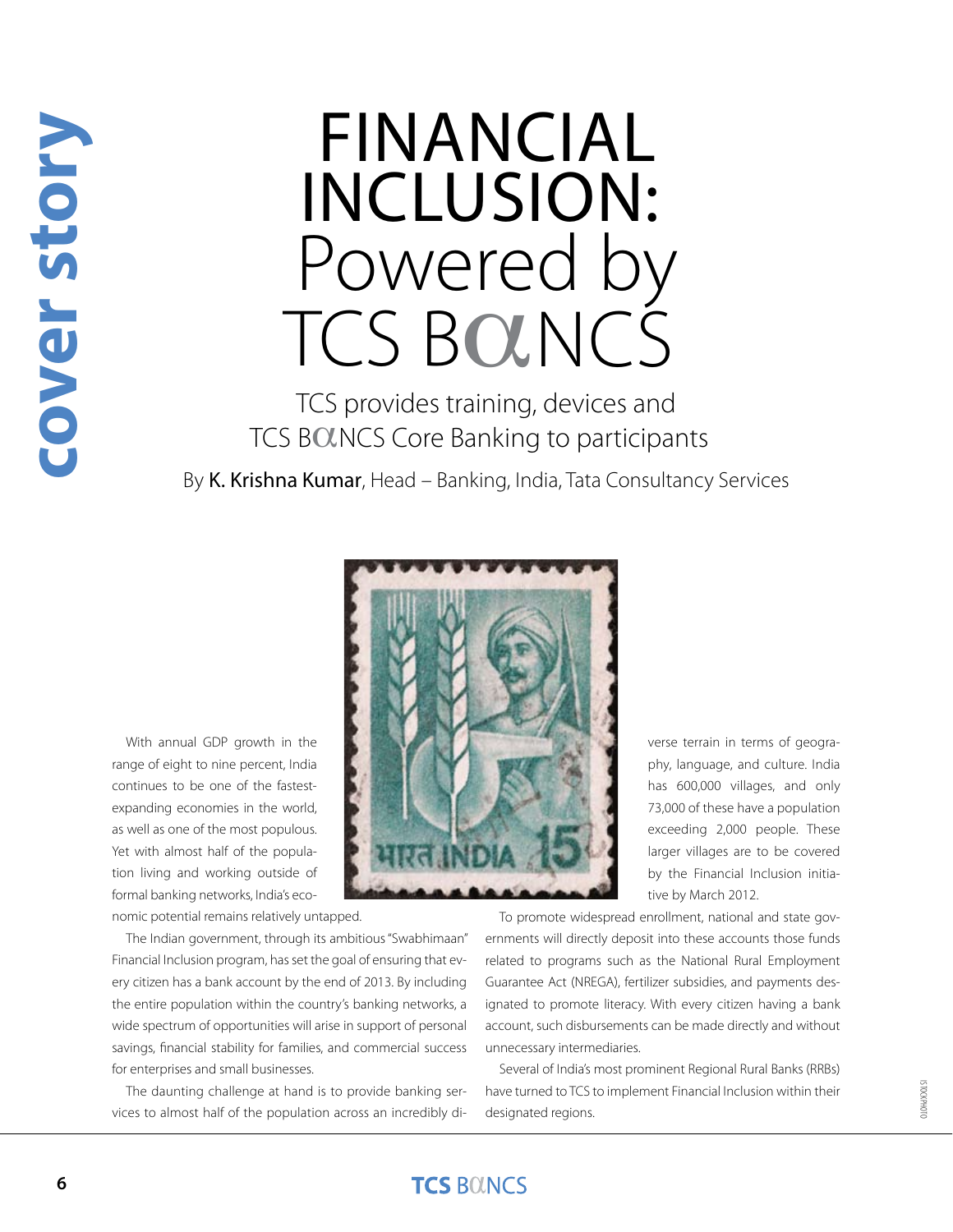TCS, as the most respected and trusted commercial brand in the Indian marketplace, is the largest implementation partner to banks in India for the Financial Inclusion initiative. Drawing upon a well-earned global reputation as a trusted implementation partner for organizations around the world, TCS has a central role in making "Swabhimaan" a reality for the Indian people in three main areas:

#### **1Business Correspondents**

TCS hires, trains, manages, and oversees "Business Correspondents" (BCs) in designated villages and towns. These BCs act on behalf of the banks to originate and service bank accounts. Through the BCs, local people can obtain banking services, including cash deposits and withdrawals, without the need to travel to a distant branch. BCs are trusted people, often working for non-governmental organizations, who take on the added responsibility of becoming the area banker.

TCS is already on track to register over 16 million new accountholders in the next three years.

TCS understands the fundamental importance of the BC, and has set up a complete ecosystem to ensure that BCs are properly selected, insured, trained, and equipped.

## **2 "Bank-in-a-Box" Handheld Terminals**

TCS provides each BC with supporting technology that provides "financial services in a box" – a small point-of-sale terminal that includes smartcard read/write capability, biometric customer authentication, a printer, and a speaker.

Enrollment is a simple process involving on-the-spot creation of a smartcard, which is secured using biometric identifiers including fingerprint and voice recognition technology. Once enrolled, individuals can withdraw and deposit funds from their accounts using the BC as the bank's representative.

For example, if a person wants to withdraw 100 rupees, the BC first authenticates the identity of the accountholder, and then

debits the account and hands over the cash along with a printed receipt. Similarly, deposits are credited to the account and confirmed with an updated balance. To support universal access, each printed receipt is confirmed through a voice interface available in any one of India's many spoken languages.

## **3 C-EDGE Core Banking**

Financial institutions can take on a high volume of new customers using TCS BOLNCS Core Banking, made available through C-EDGE, a joint venture between TCS and State Bank of India.. C-EDGE provides a low-cost, easy-to-implement "Application Service Provider" (ASP) delivery model offering the flexibility and scalability of TCS BOLNCS Core Banking.

The joint venture offers participating financial institutions a full range of TCS BOLNCS Core Banking services, including term deposits, loans and overdrafts, cash credits, and agricultural credits and subsidies, and "CASA" current account savings accounts. C-EDGE also relies upon the full-featured reporting capabilities of TCS BOLNCS, with support for standard accounting and interest computations, statutory reporting, internal reporting, and monitoring and reporting of non-performing assets.

C-EDGE operates a high-performance data center with fully redundant operations, backed by a 24x7 support team offering technical and banking domain skills. Level-one support is provided to participating banks near their own premises, and a Mumbai-based team of 70 full-time employees handles the management of C-EDGE operations, including report distribution, help desk operations, dedicated account management, and transaction monitoring.

C-EDGE provides RRBs with TCS BOLNCS Core Banking at a low, predictable monthly rate, with predictability on costs and access to the technical and business expertise of the joint venture. Through C-EDGE, RRBs can meet expanding customer needs, conform to regulatory norms, and maintain efficient operational footprints, while welcoming large numbers of new customers into the mainstream of the Indian economy.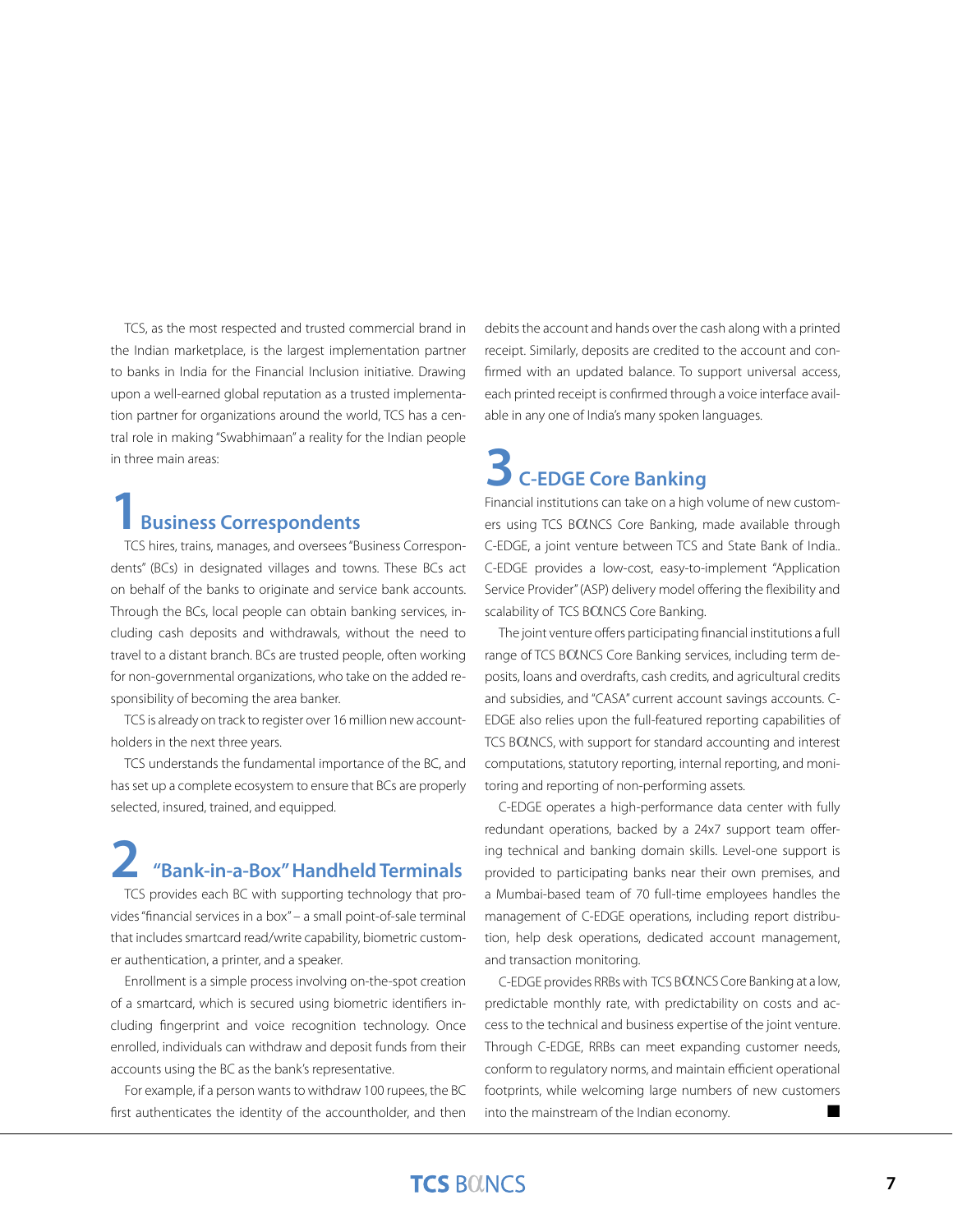## Financial Inclusion: Bank of India Expands rural banking

*Almost 3,000 villages to receive banking services at their doorsteps* By Prem Kumar, New Growth Market India 1.0 Sales, Tata Consultancy Services

or almost 32 years, Mr. A.<br>
P. Ghugal has been a bank<br>
officer at Bank of India,<br>
working throughout the<br>
country variously as a branch manor almost 32 years, Mr. A. P. Ghugal has been a bank officer at Bank of India, working throughout the ager, department head, and zonal

manager in four of India's six geographic zones. Now, as General Manager of Financial Inclusion for Bank of India, Ghugal is heading up the largest customer acquisition effort ever undertaken by the bank.

Bank of India has been given a mandate to service about four percent, or 2,992, of the larger villages. Considering that Bank of India currently operates approximately 3,450 traditional branches, the Financial Inclusion initiative represents the most extensive organic growth in Bank of India's history.

In each of these 2,992 villages, designated local Business Correspondents will be assisting people to open new accounts, capturing their demographic and biometric information using handheld "bank-in-a-box" devices.

Many people reside over 20 kilometers away from the nearest branch, and just to receive government benefits or to conduct banking transactions, they have to waste one full day traveling, plus pay for transportation, explains Ghugal. "We are in a position to provide banking services to customers at their doorsteps, per their con-

venience, and free of charge." The benefit of branchless banking is not limited to those customers who are new to the banking system. "More than 50 percent of the rural population already has a

relationship with the formal banking system through the brick-and-mortar model," says Ghugal. "With the assistance of Business Correspondents and the technology supporting the Financial Inclusion model, we will be providing services to existing customers as well as new customers."

"One hundred percent of the population from the villages we serve will be able to receive banking services," adds Ghugal. "We will provide all banking services, whether it's opening savings or term deposit accounts, transferring money, extending new credit, or purchasing micro-insurance, mutual funds, or gold coins."

To ensure the success of the program, Bank of India will be imparting formal training to Business Correspondents, who must be natives of the village in order to take on that role. The bank has also empanelled "channel management partners," each of whom will oversee 20 Business Correspondents. In the role of back-office support, Bank of India's traditional branch managers will provide business correspondents in the field with credit analysis and knowyour-customer compliance.

### **TCS BOINCS**

**cover story**Cover story